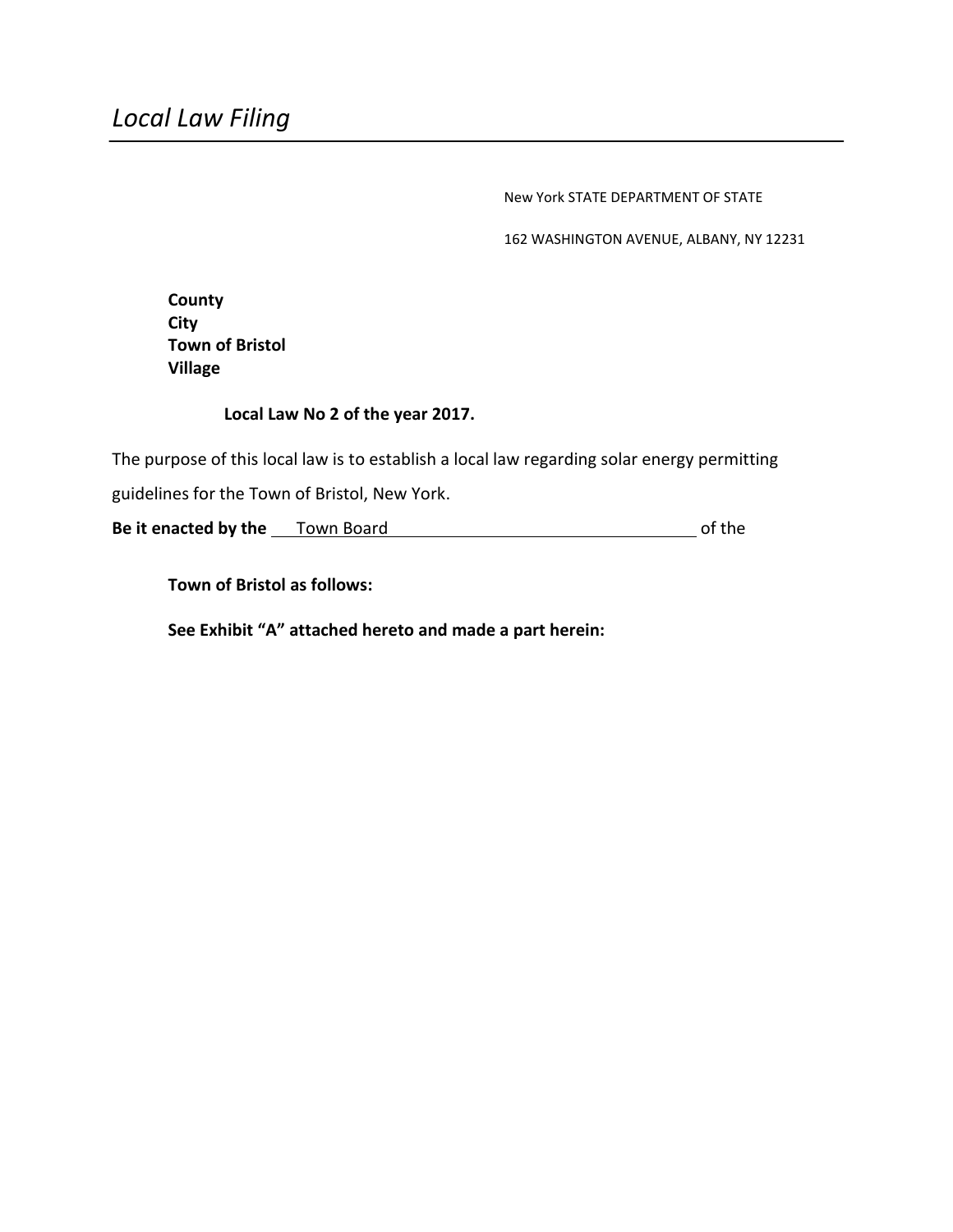# "Exhibit A" Town of Bristol Solar Energy Code

## **Section 1: Authority**

This solar energy law is adopted pursuant to §261-263 of the New York State Town Law, which authorizes the Town of Bristol to adopt zoning parameters that advance and protect the health, safety, and welfare of the community, and to make provisions for, so far as conditions, may permit, the accommodation of solar energy systems and equipment and access to sunlight necessary therefor.

# **Section 2: Purpose & Intent**

- A. Mission Statement from the Comprehensive Plan of 2007 is to preserve and encourage a clean, naturally beautiful, rural environment with carefully planned growth and increased recreational opportunities, while promoting the preservation of agricultural lands.
- B. The Town's current Comprehensive Plan was adopted in June of 2007 by the Town Board of Bristol at that time the issues of solar land uses were not addressed within the context of the Plan. In 2016 the Town Board convened a committee to recommend updates to the Comprehensive Plan's content, which will include energy related uses. After considerable thought, the Town believes it is reasonable to update the present zoning code to address items not currently considered in its current Plan. Doing so will provide guidance on the scope of a use that was not anticipated at the time of the drafting of the 2007 Plan, without sacrificing the quality of the current revision process by accelerating the associated timing.
- C. Solar energy is a renewable and non-polluting energy resource that can reduce fossil fuel emissions and lower a municipality's energy load. Energy generated from solar energy systems can be used to offset energy demand on the grid where excess solar power is generated.
- D. The use of solar energy equipment for the purpose of providing electricity and energy for heating and/or cooling is encouraged and is a necessary component of the Town of Bristol's current and long-term sustainability agenda and further implements the goals set forth in the Town of Bristol's Comprehensive Plan.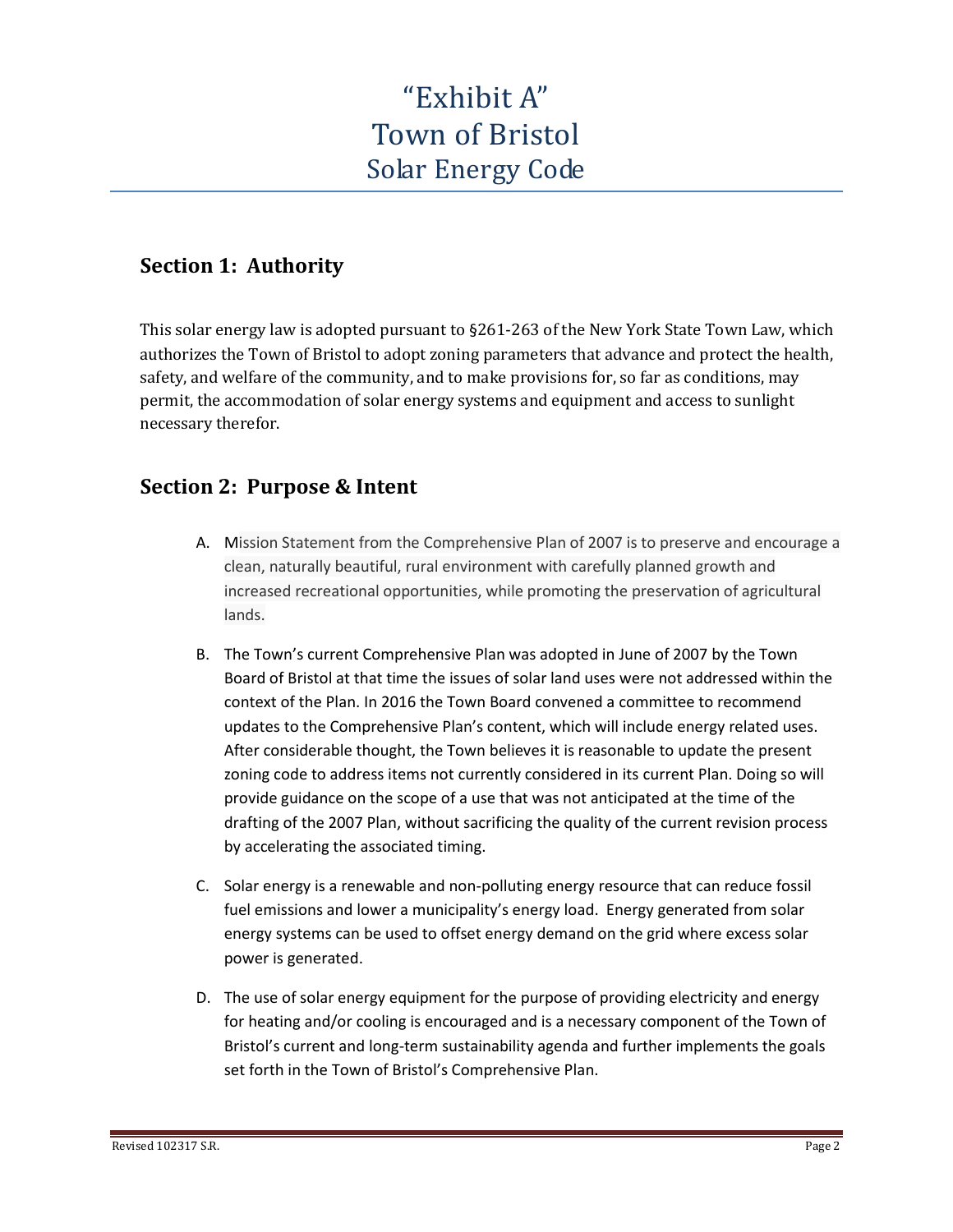## **Section 3: Definitions**

**BUILDING-INTEGRATED PHOTOVOLTAIC (BIPV) SYSTEMS:** A combination of photovoltaic building components integrated into any building envelope system such as vertical facades including glass and other façade material, semitransparent skylight systems, roofing materials, and shading over windows.

**COMMUNITY SOLAR ARRAYS**: sometimes referred to as a shared solar array or solar garden, are centralized solar facilities owned by a group of individuals who receive credits on their electricity bills for the power produced. Members of an array are residential and commercial customers of the utility partner offering the program.

**FREESTANDING OR GROUND-MOUNTED SOLAR ENERGY SYSTEM***:* A solar energy system that is directly installed on the ground and is not attached or affixed to an existing structure.

**HEIGHT**: The height of a solar collector is calculated as perpendicular from the ground to the highest point.

**NET-METERING***:* A billing arrangement that allows solar customers to get credit for excess electricity that they generate and deliver back to the grid so that they only pay for their net electricity usage at the end of the month.

**PHOTOVOLTAIC (PV) SYSTEMS**: A solar energy system that produces electricity by the use of semiconductor devices, called photovoltaic cells that generate electricity whenever light strikes them.

**POWER PURCHASING AGREEMENT (P.P.A.):** or an electricity power agreement is a contract between two or more parties, one which generates electricity (the seller) and the other who is looking to purchase electricity (the buyer). The P.P.A. defines all of the commercial terms for the sale of electricity between the two parties, including when the project will begin commercial operation, schedule for delivery of electricity, payment terms, and termination.

**ROOFTOP OR BUILDING MOUNTED SOLAR SYSTEM***:* A solar power system in which solar panels are mounted on top of the structure of a roof either as a flush-mounted system or as modules fixed to frames which can be tilted toward the south at an optimal angle.

**SOLAR ACCESS***:* Space open to the sun and clear of overhangs or shade including the orientation of streets and lots to the sun so as to permit the use of active and/or passive solar energy systems on individual properties.

**SOLAR COLLECTOR***:* A solar photovoltaic cell, panel, or array, or solar hot air or water collector device, which relies upon solar radiation as an energy source for the generation of electricity or transfer of stored heat.

**SOLAR EASEMENT***:* An easement recorded pursuant to NY Real Property Law § 335-b, the purpose of which is to secure the right to receive sunlight across real property of another for continued access to sunlight necessary to operate a solar collector.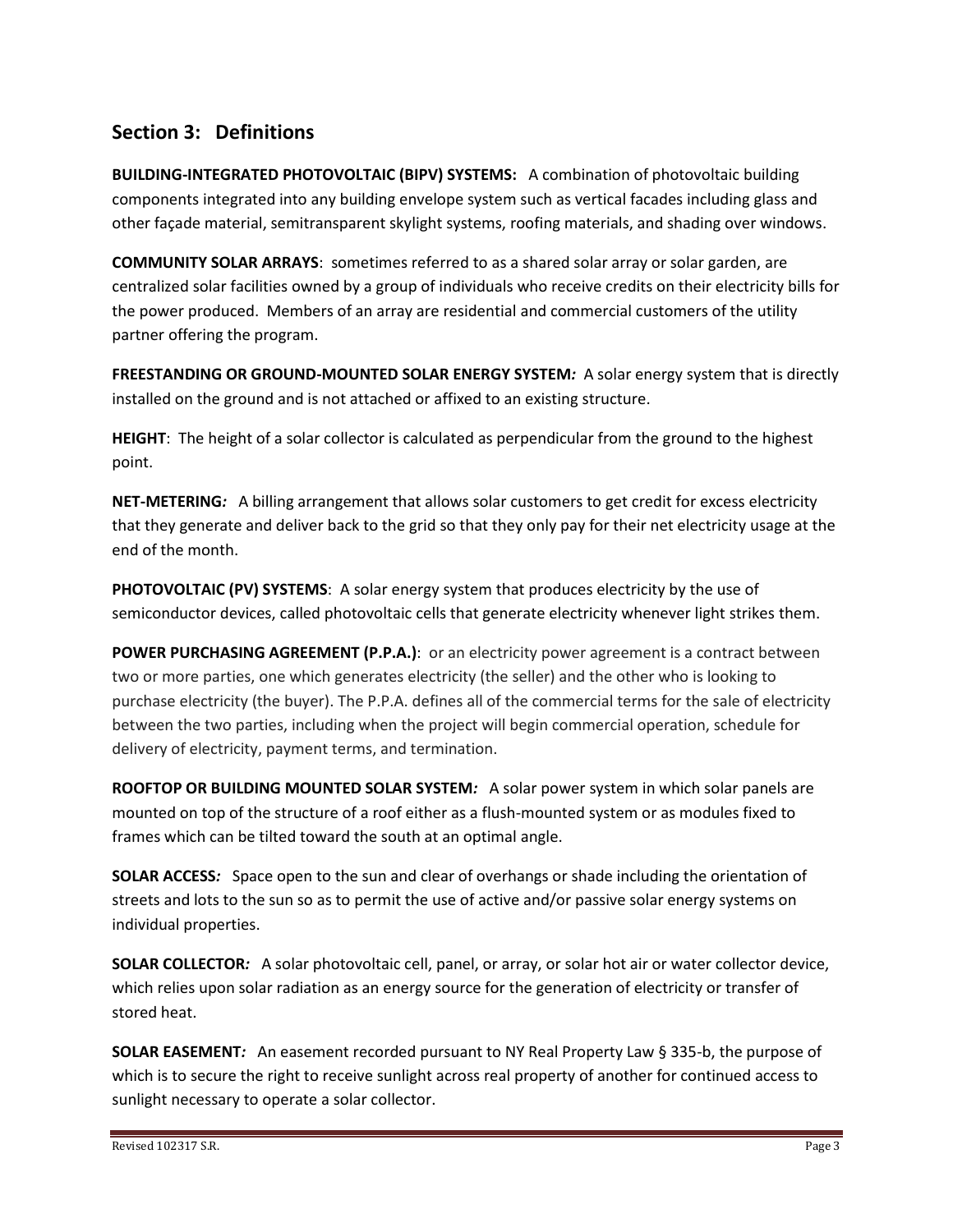**SOLAR ENERGY EQUIPMENT/SYSTEM***:* Solar collectors, controls, heat pumps, heat exchangers, and other materials, hardware or equipment necessary to the process by which solar radiation is collected, converted into another form of energy, stored, protected from unnecessary dissipation and distributed. Solar systems include solar thermal, photovoltaic and concentrated solar.

**SOLAR PANEL**: Allow for "energy transfer" from light energy to heat and electrical.

# **Section 4: New York State Unified Permit for all Small Scale Solar Electric Projects for Residential and Small Business Owners**

A. The unified solar permitting process is available to all districts in the Town of Bristol for eligible photovoltaic installations that meet the following criteria:

- 1. Has a rated direct current capacity of 25kW (kilowatt) or less.
- 2. Does not require a zoning variance or special use permit.

3. Is mounted on a permitted roof structure, on a legal accessory structure, or ground mounted on the applicant's property. If on a legal accessory structure, a diagram showing existing electrical connection to structure is to be submitted.

4. The solar installation contractor complies with all licensing and other requirements of the Town of Bristol and New York State.

5. If the structure is a sloped roof, solar panels are mounted parallel to the roof surface.

B. If an applicant cannot meet the criteria for a NYS Unified Permit they must submit a site plan and a special use permit provided through the Town of Bristol Code Enforcement Office and subject to review by the Zoning Board of Appeals and/or Planning Board.

# **Section 5: Small Scale Energy Systems less than (25kW)**

#### A. Applicability

1. The requirements of this Local Law shall apply to all solar energy systems modified or installed after the effective date of this Local Law.

2. All solar energy systems shall be designed, erected, and installed in accordance with the zoning regulations of the Town of Bristol.

3. Solar energy collectors shall be permitted to provide power for use by owners, lessees, tenants, residents, or other occupants of the premises on which they are erected. In addition nothing contained in this provision shall be construed to prohibit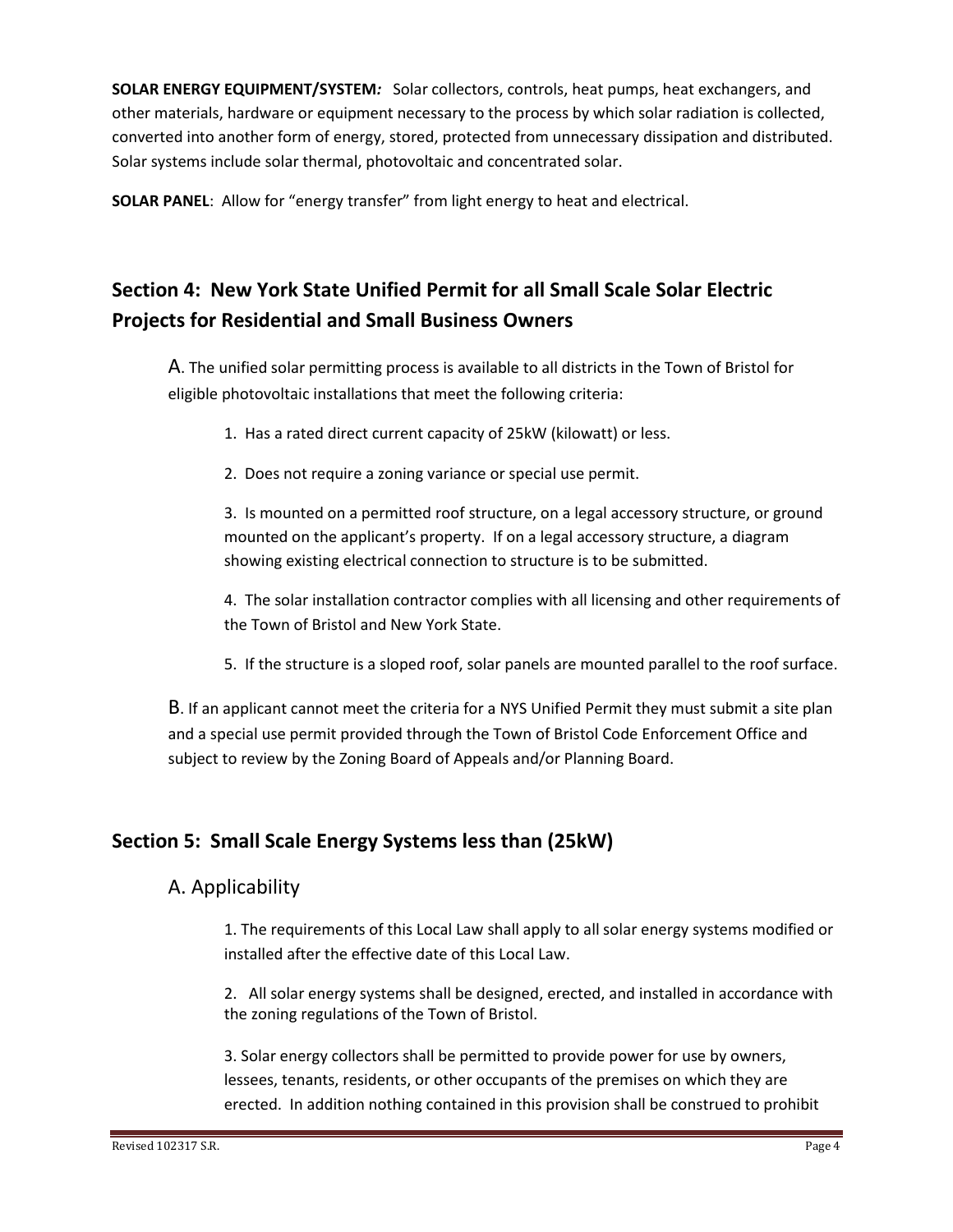"community solar" installations or the sale of excess power through a "net billing" or "net-metering" arrangement.

#### B. Permitting

1. No small scale solar energy system or device shall be installed or operated in the Town of Bristol except in compliance with this article.

2. To the extent practicable, and in accordance with Town law, the accommodation of solar energy systems and equipment and the protection of access to sunlight for such equipment shall be encouraged in the application of the various review and approval provisions of the Town of Bristol Code.

3. The equipment specification sheets shall be documented and submitted for all photovoltaic panels, electrical components, mounting systems, and inverters that are to be installed.

4. Rooftop and Building-Mounted Solar Collectors: Rooftop and building mounted solar collectors are permitted as an accessory use in all zoning districts in the Town of Bristol when attached to any lawfully existing and permitted building subject to the following conditions:

a. Building permits, electrical permits and or Unified Solar Permits shall be required for installation of all rooftop and building-mounted solar collectors.

5. Roof Mounted Solar Energy Systems installations shall incorporate, when feasible, the following design requirements:

a*.* Panels must be mounted at the same angle as the roof's surface with a maximum distance of (18) inches between the roof and the highest edge of the system.

6. Building-Integrated Photovoltaic (BIPV) Systems: BIPV systems are permitted outright in all zoning districts*.* 

7. Ground-Mounted and Free Standing Solar Collectors: Ground-mounted and free standing solar collectors are permitted as accessory structures in all zoning districts of the Town of Bristol, subject to the following conditions:

a. Building permits, electrical permits and or Unified Solar Permits are required for the installation of all ground-mounted solar collectors.

b. The location of the solar collector meets all applicable setback requirements for accessory structures in the zoning district in which it is located.

c. The height of the solar collector and any mounts shall not exceed 15 feet when oriented at maximum tilt.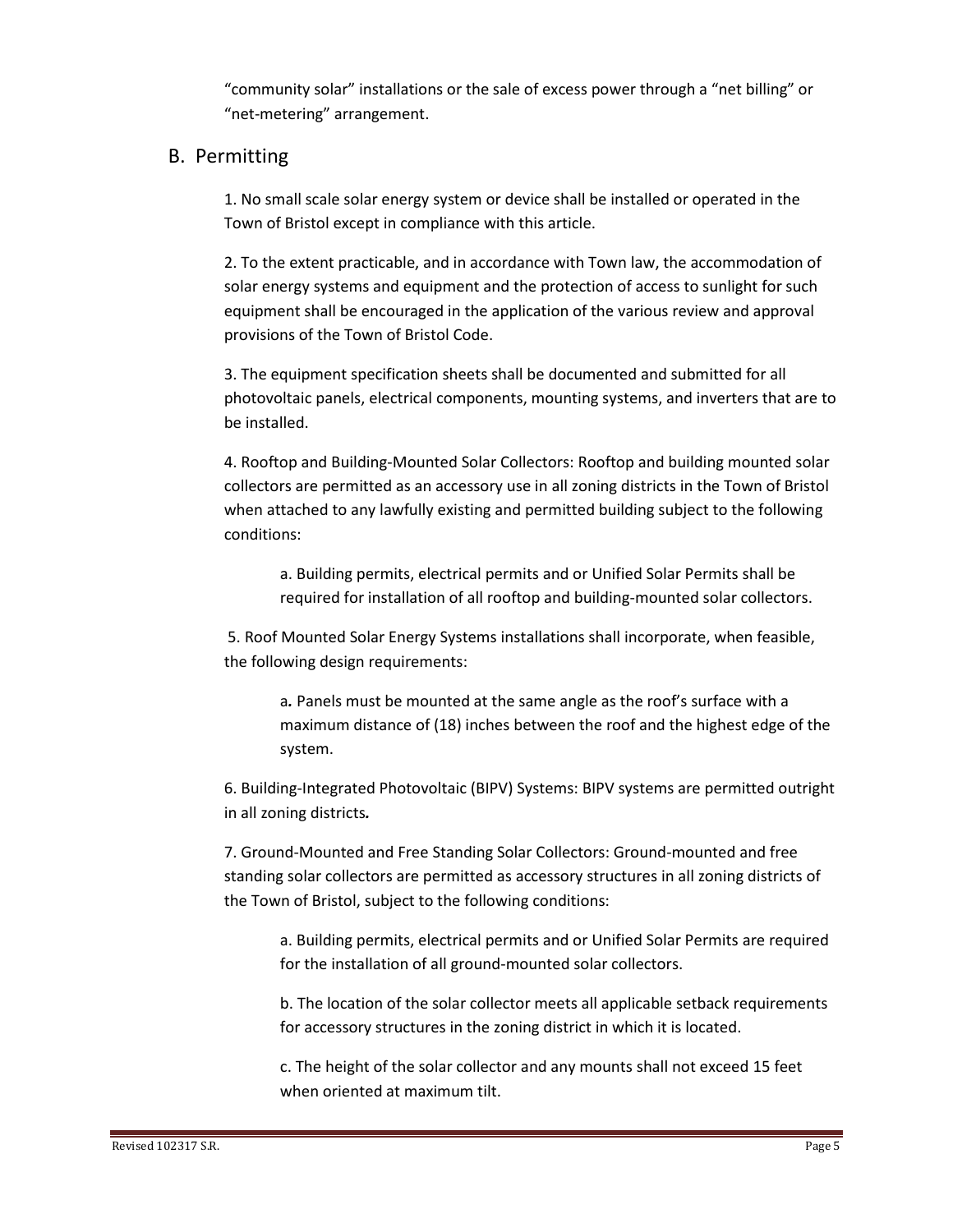8. Planning and Zoning Regulations:

a. All such systems in residential zoning districts may be installed on all areas of a parcel in accordance with local planning and zoning regulations.

b. Freestanding solar energy collectors shall be screened when possible and practicable through the use of architectural features, earth berms, landscaping, or other screening which will harmonize with the character of the property and surrounding area, and do not impact the effective amount of solar energy to be produced.

9. Violations

a. The owner or general agent of a building or premises of land where violation of any provision of this Local Law has been committed or shall exist, or the lessee or tenant of an entire building, or entire premises or land where such violation has been committed or shall exist, or the owner, general agent, lessee or tenant of any part of the building or premises or land in which such violation has been committed or shall exist, or the general agent, architect, builder, contractor or any other person who commits, takes part or assists in any such violation or who maintains any building or premises or land or any part thereof in which any violation shall exist, shall be guilty of a violation/offense and subject to a minimum fine of Three Hundred Fifty Dollars (\$350.00) or imprisonment for a period of not more than 10 days or both and in addition may be ordered to pay all costs and expenses including fees and expenses of attorneys and engineers and other experts involved in the enforcement hereof.

b. Every such person, firm, company, corporation, partnership, Limited Liability Company or other entity shall be deemed guilty of a separate offense for each week such violation, disobedience, omission, neglect or refusal shall continue from the expiration of the period stated in the Notice to Remedy. Each week's continued violation shall constitute a separate additional violation.

c. In addition, the Town authorities shall have such other remedies as are provided by law to restrain corrects or abates any violation of this Local Law, and the violator shall be liable to the Town of Bristol for a civil penalty of Five Hundred Dollars (\$500.00) for each violation.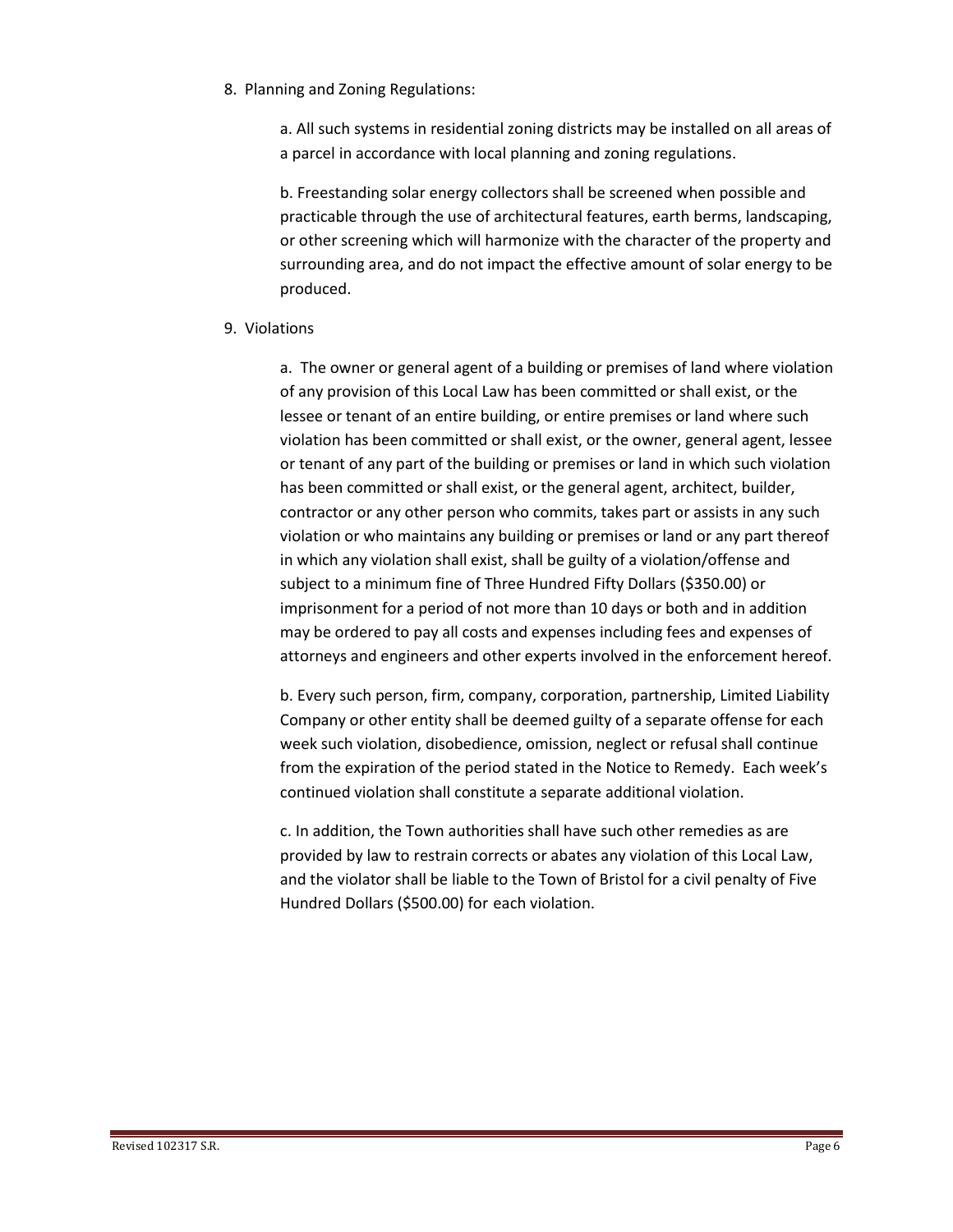### **Section 6: Large Scale Solar Energy Systems greater than 25kW in size**.

#### A. Applicability

1. The requirements of this Local Law shall apply to all solar energy systems modified or installed after the effective date of this Local Law.

2. All solar energy systems shall be designed, erected and installed in accordance with all applicable codes, regulations and standards.

#### B. Permitting

1. Large Scale Solar Energy Systems are permitted through the issuance of a special use permit in all zoning districts, subject to the requirements set forth in this section including site plan approval. Applications for the installation of a Large Scale Solar Energy System shall be reviewed by the Code Enforcement Officer and referred, with comments to the Zoning Board of Appeals and Planning Board for its review and action, which can include approval, approval with conditions, or denial.

2. Special Use Permit application requirements. In addition to the requirements set forth in Article Eighteen of the current zoning regulations, the following information must be included with an application for a special use permit for large scale solar energy system.

a. If the property of the proposed project is to be leased, legal consent between all parties, specifying the use(s) of the land for the duration of the project, including easements and other agreements such as a P.P.A., shall be submitted.

b. Plans showing the layout of the solar energy system signed by a professional engineer or registered architect shall be required.

c. The equipment specification sheets shall be documented and submitted for all photovoltaic panels, significant components, mounting systems, and inverters that are to be installed.

d. Design Standards

1. Removal of trees and other existing vegetation shall be minimized or offset with planting elsewhere on the property.

2. All on-site utility and transmission lines shall be non-accessible and meet NEC (National Energy Code) regulations.

3. Buffering may be required and shall be designed and located in order to prevent reflective glare toward any inhabited buildings on adjacent properties and roads*.*

4. All mechanical equipment shall be non-accessible.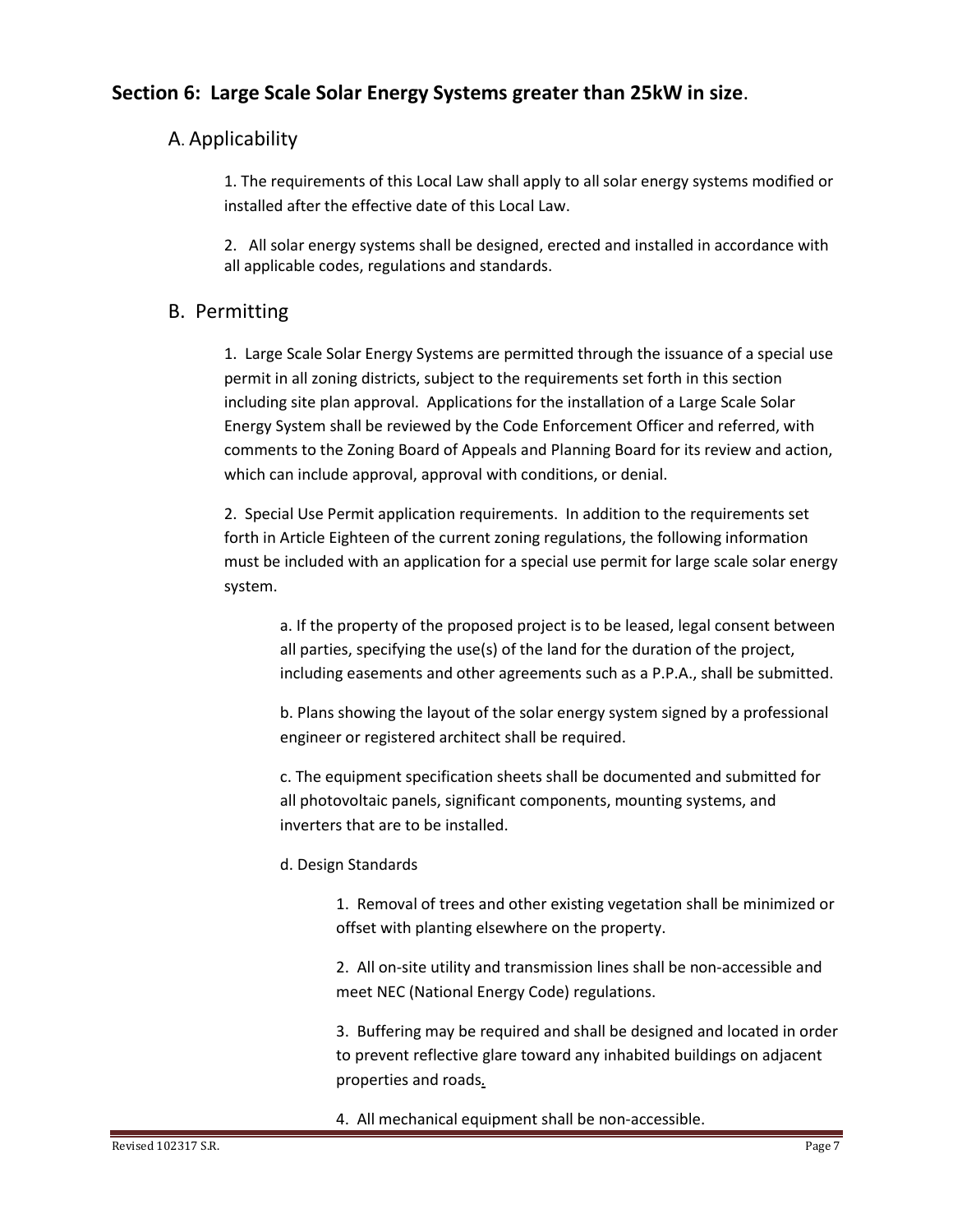5. A Large Scale Solar Energy System application shall include the CESIR (Coordinated Electric System Interconnection Review) report application submitted to the local utility.

6. Each Large Scale Solar Energy System shall be designed to minimize the total acreage of developed land*.*

7. Site and storm water management plan for Large Scale Solar Energy Systems shall be reviewed by Ontario County Soil and Water District prior to final site plan approval*.*

3. Property Operation and Maintenance Plan. Such plan shall describe continuing photovoltaic maintenance and property upkeep, such as mowing, and trimming, safety concerns, and access. The Property Operation and Maintenance Plan shall include details about the proposed use or uses of the remaining property not used for the Large Scale Solar Energy System, as well as ingress and egress to all portions of the property.

4. Decommissioning Plan. To ensure the proper removal of a Large-Scale Solar Energy Systems, a decommissioning plan shall be submitted as part of the application. Compliance with this plan shall be made a condition of the issuance of a special use permit under this section.

a. In the event that the owner or leasee of any facility ceases for a period of six (6) months to use or operate the said facility, then in that event, such facility shall be dismantled and removed from the site and the site shall be restored to its natural state by the owner. Failure to dismantle and remove a facility and restore the site to its natural state within thirty (30) days after said facility has been declared abandoned by the Town Board will result in forfeiture of said Letter of Credit, cash bond, or surety posted by said owner of leasee of said facility. If a website has been established to monitor the activity of the array it shall be provided to the Code Enforcement Office to prove the ongoing operation of the facility. If there is no monitoring system the CEO may request proof of operation from the owner.

b. The plan shall demonstrate how the removal of all infrastructures and the remediation of soil and vegetation shall be conducted to return the parcel to its original state prior to construction.

c. The plan shall also include an expected timeline for execution.

d. A cost estimate detailing the projected cost of executing the Decommissioning Plan shall be prepared by a Professional Engineer. Cost estimations shall take into account inflation. A Letter of Credit, bond, or surety shall be issued to the Town of Bristol in that amount.

e. Removal of Large Scale Solar Energy Systems must be completed in accordance with the Decommissioning Plan.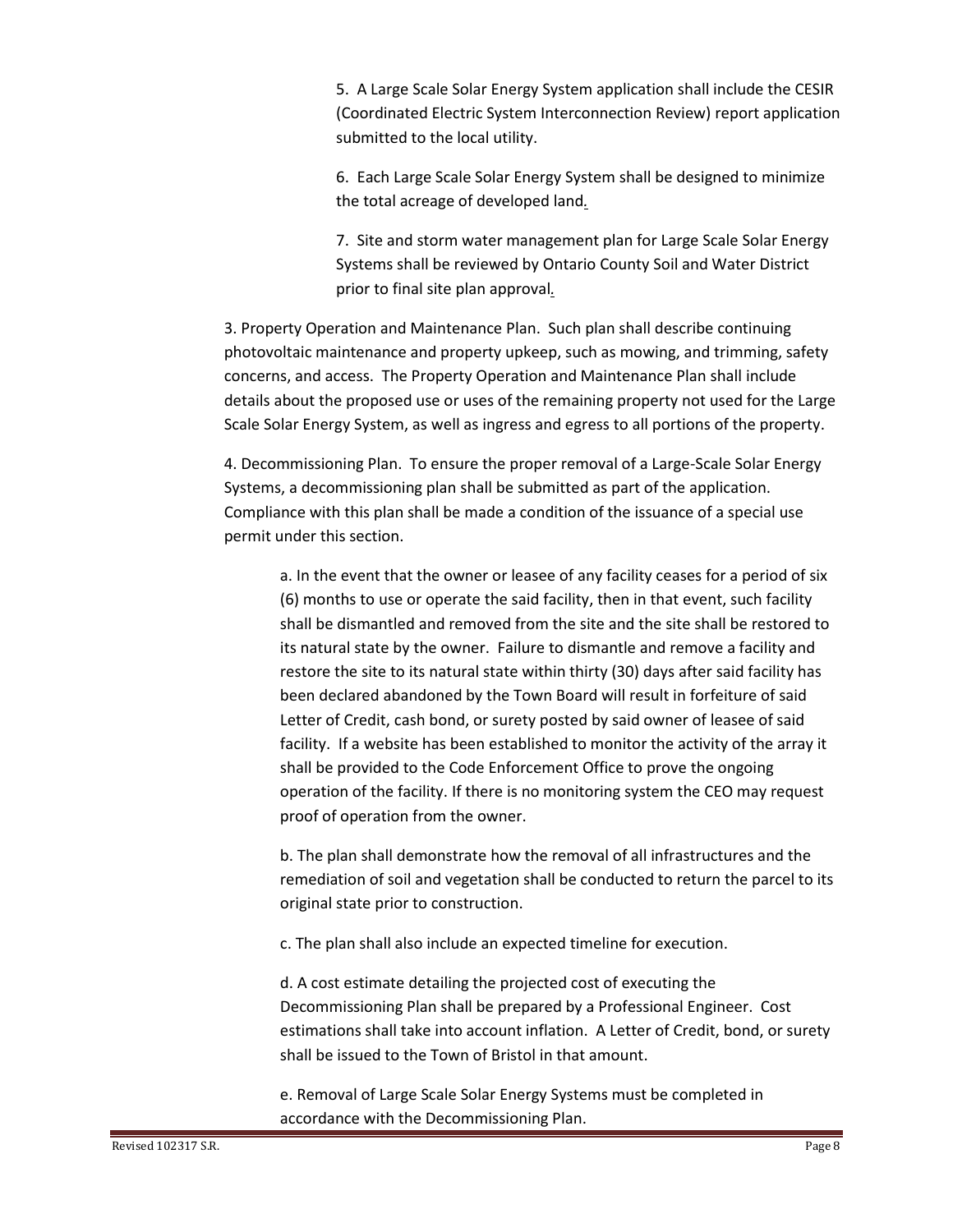f. If the Large Scale Solar Energy System is not decommissioned after being considered abandoned, the Town may remove the system and restore the property and impose a lien on the property to cover these costs to the municipality. In addition to any other remedies available to the Town.

5. Special Use Permit Standards. No special use permit for large-scale solar energy shall be issued unless the ZBA specifically finds that the proposed project is in compliance with each of the following:

a. Solar arrays shall not be allowed on lands where a P.D.R. (Property Development Rights) has been obtained.

b. Setbacks. Large-Scale Solar Energy Systems shall adhere to the setback requirements for accessory structures of the underlying district.

c. Height. Large-Scale Solar Energy Systems shall not exceed 15 feet in height.

#### **6.** Violations

a. The owner or general agent of a building or premises of land where violation of any provision of this Local Law has been committed or shall exist, or the lessee or tenant of an entire building, or entire premises or land where such violation has been committed or shall exist, or the owner, general agent, lessee or tenant of any part of the building or premises or land in which such violation has been committed or shall exist, or the general agent, architect, builder, contractor or any other person who commits, takes part or assists in any such violation or who maintains any building or premises or land or any part thereof in which any violation shall exist, shall be guilty of a violation/offense and subject to a minimum fine of Three Hundred Fifty Dollars (\$350.00) or imprisonment for a period of not more than 10 days or both and in addition may be ordered to pay all costs and expenses including fees and expenses of attorneys and engineers and other experts involved in the enforcement hereof.

b. Every such person, firm, company, corporation, partnership, Limited Liability Company or other entity shall be deemed guilty of a separate offense for each week such violation, disobedience, omission, neglect or refusal shall continue from the expiration of the period stated in the Notice to Remedy. Each week's continued violation shall constitute a separate additional violation.

c. In addition, the Town authorities shall have such other remedies as are provided by law to restrain corrects or abates any violation of this Local Law, and the violator shall be liable to the Town of Bristol for a civil penalty of Five Hundred Dollars (\$500.00) for each violation.